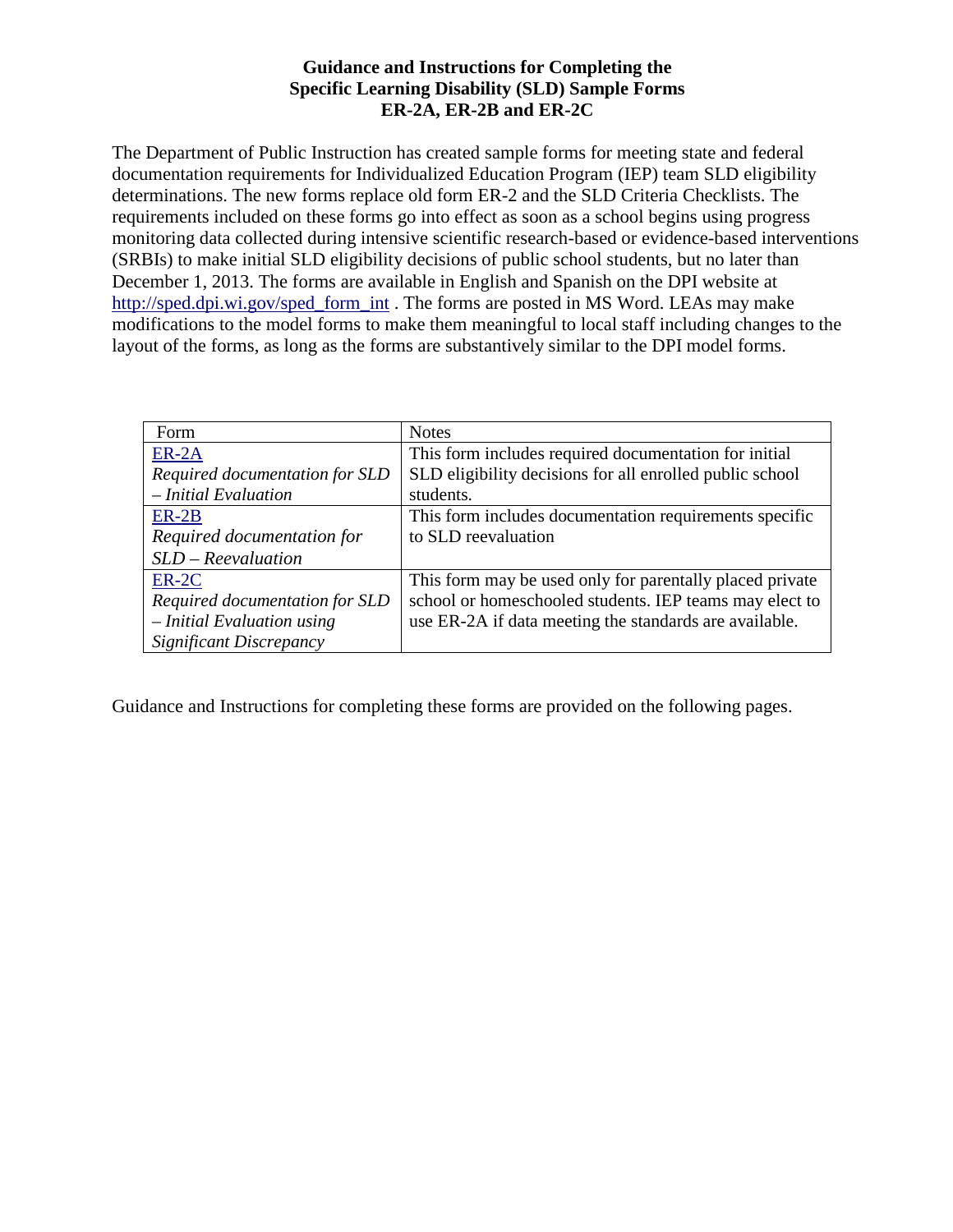## **Guidance and Instructions for Completing the Specific Learning Disability (SLD) Sample Form ER-2A** *Required Documentation for SLD – Initial Evaluation*

If #1, #2, and #3 are marked "YES", the student meets the eligibility criteria for the impairment of Specific Learning Disability (SLD). If any item is marked "No", the student **does not** meet eligibility criteria for the impairment of SLD. Prompts for additional information must be completed as appropriate. If such information is addressed elsewhere in the IEP team evaluation report, please reference where the information can be found.

■ Yes ■ No **1. Inadequate Classroom Achievement.** The student does not achieve adequately for his/her age/grade-level after intensive intervention.

*This section must be completed. Check "Yes" if the student scores at or below the 1.25 SD cut score in any area (81.25 on tests with a mean of 100 and SD of 15). If the test has a mean other than 100 use the SD for the test and determine the cut score. Check each area in which the student met this criterion: Oral Expression, Basic Reading Skill, Mathematics Calculation, Listening Comprehension, Reading Comprehension, Mathematics Problem Solving, Written Expression, Reading Fluency Skills. Check "No" if the student scores above the 1.25 SD cut score. (Note: The IEP team may consider scores within 1 standard error of the 1.25 SD cut score to meet the inadequate classroom achievement criterion, if the IEP team determines the student meets all other criteria). Academic achievement scores must correspond to the area(s) of achievement under consideration.*

Data Used to Support Determination:

*This section must be completed whether the student did or did not meet this criterion. Provide a summary of the data. This minimally includes the names of tests/subtests and the student's standard scores. Additional information may be appropriate to include such as percentile scores, score ranges, etc. It could also be appropriate to attach the student's test score printout or score chart generated from the test's computer scoring software and note, "see attached scores." Provide additional information if the printout does not include sufficient information for the reader to determine if the student did or did not meet the cut score as per the SLD rule. Including additional summary information such as area(s) of concern in which the student's scores fell above the cut score is recommended.*

If the 1.25 standard deviation (SD) requirement was not used to make this determination, provide the reason why valid and reliable standard scores could not be attained and document inadequate achievement using other empirical evidence:

*This section must be completed if the IEP team did not use the 1.25 cut score requirement for one or more of the areas of concern. A brief explanation supporting why a valid score could not be obtained is required (For example: Despite several attempts on different days, the student did not maintain sufficient attention during testing to complete the items according to test administration directions). In addition, note the IEP team determination of whether the student does or does not demonstrate inadequate achievement (relative to same age peers) in the area(s) and specify the alternate empirical data used to support the decision. State test scores and anecdotal teacher reports are not sufficient.*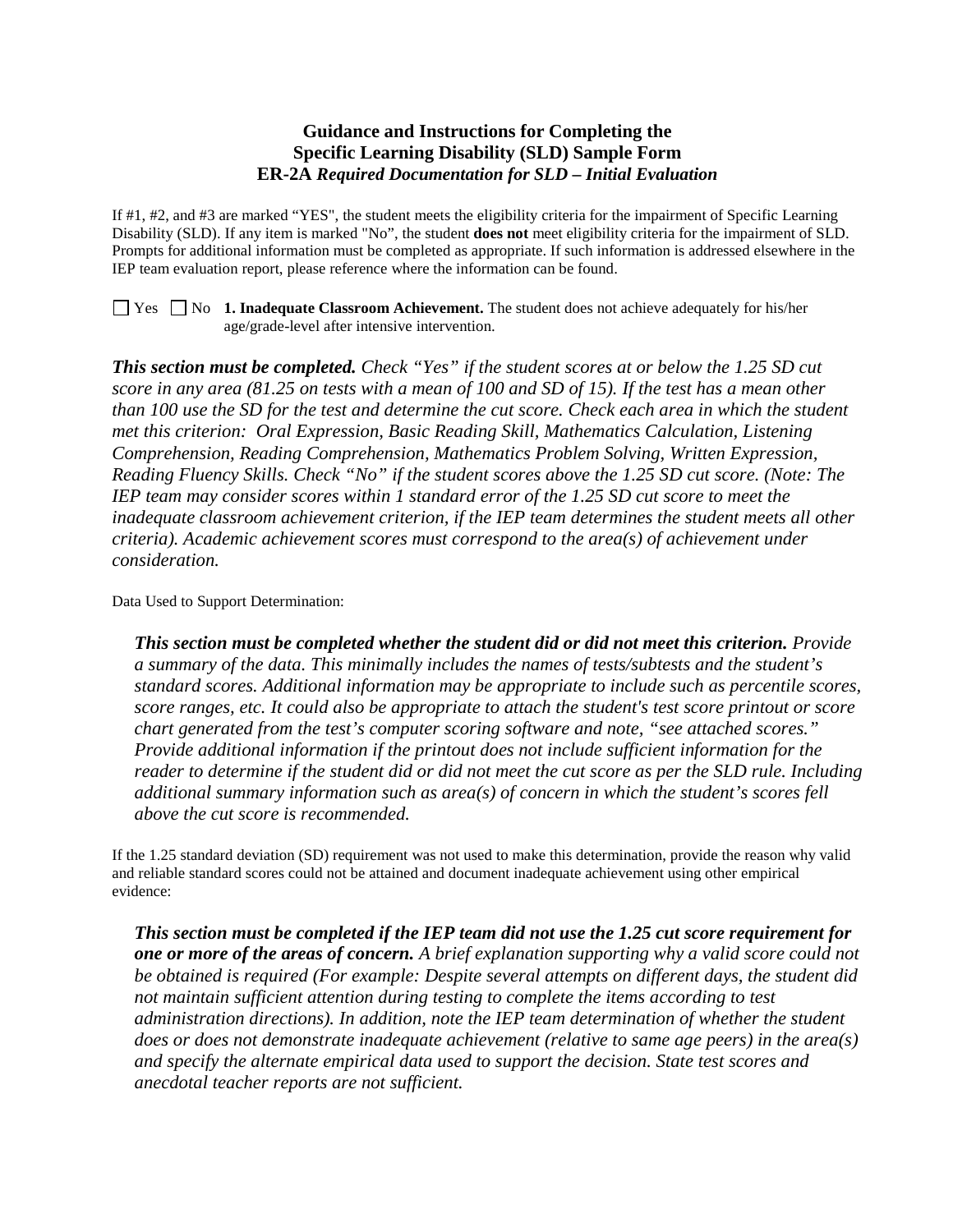*This section is optional. Any additional notes regarding the student's performance on the standardized achievement test(s) may be added, such as relative strengths and weaknesses, comparison to observed classroom achievement, etc.* 

 $\Box$  Yes  $\Box$  No **2. Insufficient Progress.** The student does not make sufficient progress to meet age or grade-level standards following at least two intensive, scientific research-based or evidence-based interventions (SRBIs) implemented with adequate fidelity and closely aligned to individual student needs. To meet initial SLD eligibility criteria, the student must demonstrate insufficient progress in one or more areas.

*This section must be completed. Check "Yes" if the student met this criterion in any area(s) of concern. Check "No" if the student did not meet this criterion in any area.* 

If "Yes", the response is insufficient in one or more of the following area(s)

*In the chart entitled Data Used to Support Insufficient Progress Determination, check each area of concern considered in which the student was found to meet this criterion. Then check the decision rule that applied to the analysis of progress monitoring data leading to the finding that the student met the criterion. Note: On the actual chart, there is a separate row for each area.* 

| Area                                          | <b>Decision Rule</b>                                                                                                 | <b>Progress Monitoring Data</b>          |
|-----------------------------------------------|----------------------------------------------------------------------------------------------------------------------|------------------------------------------|
| The student did not demonstrate               |                                                                                                                      | Briefly summarize data collected. Attach |
| sufficient progress in:                       | The student's rate of progress was:                                                                                  | supporting data as appropriate.          |
| <b>Basic Reading Skill</b>                    | the same or less than same age peers.                                                                                | In this section summarize the progress   |
| Reading Comprehension                         | greater than same age peers, but will not                                                                            | monitoring data collected during         |
| <b>Reading Fluency Skills</b>                 | result in the student reaching the average<br>range of same age peers achievement in a<br>reasonable period of time. | <b>SRBIs.</b> Supporting documentation   |
| <b>Mathematics Calculation</b>                |                                                                                                                      | such as data graphs may be attached.     |
| <b>Mathematics Problem</b>                    | greater than same age peers but the intensity                                                                        | Documentation must be sufficient to      |
| Solving                                       | of resources necessary to obtain this rate of<br>progress cannot be maintained in general                            | support the Decision Rule checked.       |
| Written Expression<br>Listening Comprehension | education.                                                                                                           | For example, it would be appropriate     |
| Oral Expression                               |                                                                                                                      | to include a chart of baseline and       |
|                                               |                                                                                                                      | weekly data points with a normative      |
|                                               |                                                                                                                      | comparison line showing the gap          |
|                                               |                                                                                                                      | between the student's growth and         |
|                                               |                                                                                                                      | expected rates for same age/grade        |
|                                               |                                                                                                                      | peers. Additional information may be     |
|                                               |                                                                                                                      | provided here or below in "additional    |
|                                               |                                                                                                                      | notes" to explain why the decision       |
|                                               |                                                                                                                      | rule applied. An example would be to     |
|                                               |                                                                                                                      | provide a brief explanation of why       |
|                                               |                                                                                                                      | growth may be the same or greater,       |
|                                               |                                                                                                                      | but the student was found to meet the    |
|                                               |                                                                                                                      | <i>criterion.</i>                        |

The instructional strategies used with the student, including intensive intervention, were applied in a manner highly consistent with the design, closely aligned to pupil need, and culturally appropriate.

*The box must be checked to ensure compliance with this requirement. IEP teams may wish to add information about the particular interventions used including names of interventions, dates used, etc., if not documented elsewhere in the report. Districts should put systems in place to ensure SRBIs implemented and Progress Monitoring data collected meet the standards in the rule whenever the data will be used to make an SLD eligibility decision. Information should be*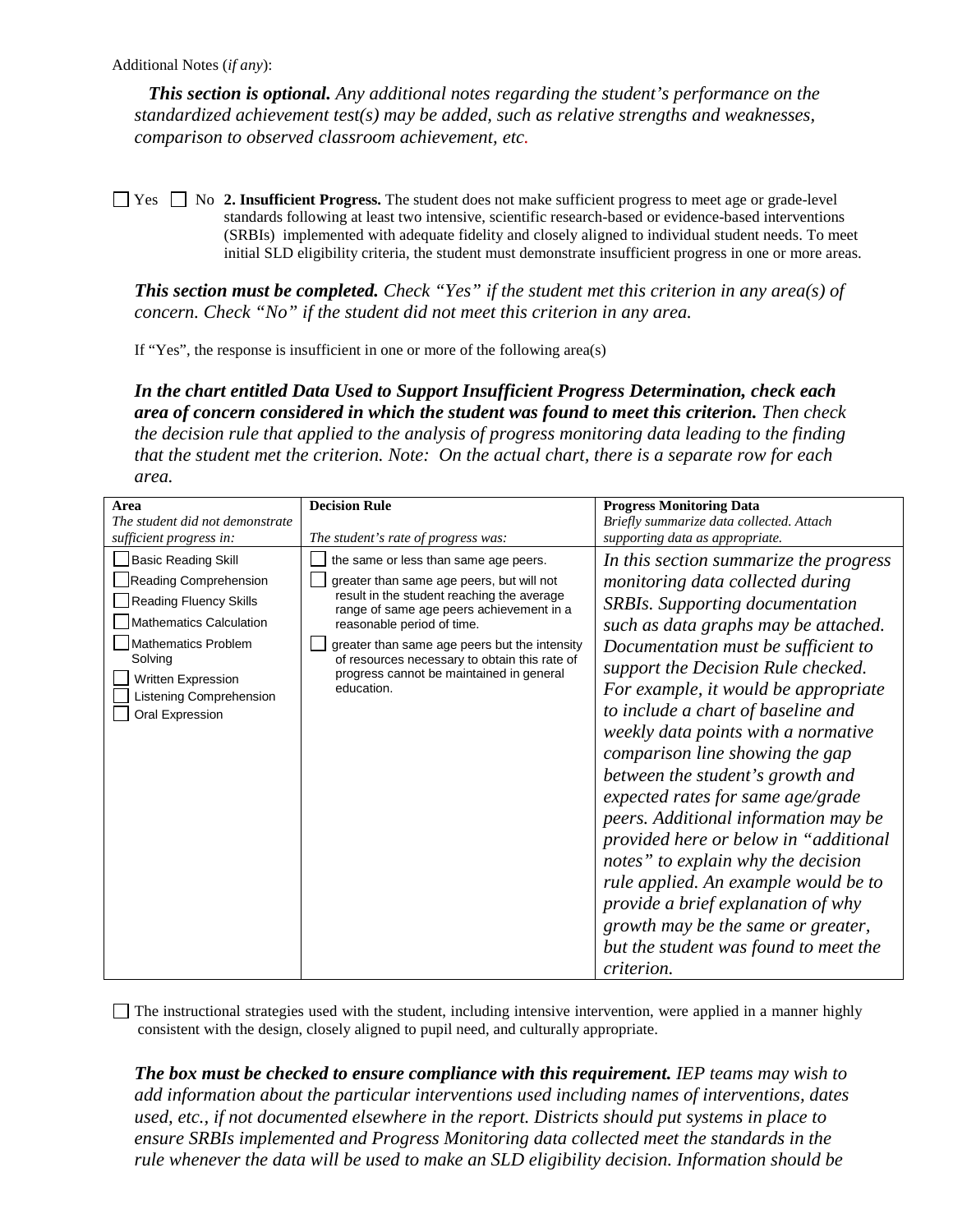*made available to the team as needed to document SRBIs were appropriately implemented prior to the IEP team evaluation meeting. This information can also be included in the "Additional Notes "section below.* 

 The student's parents were informed about the amount and nature of their child's performance data that would be collected and the general education services that would be provided, progress-monitoring data collected, the strategies for increasing their child's rate of learning, including the intensive interventions used, and their right to request an evaluation.

*The box must be checked to ensure compliance with these requirements. IEP teams may wish*  to document the dates and methods of informing the parents. IEP teams may document the *interventions provided on the ER-1 under "Previous interventions and the effects of those interventions" or in the "Additional Notes "section below.* 

Additional Notes (*if any*):

*If not included in other sections, the IEP team may wish to include other information such as the specific SRBIs and Progress Monitoring Probes used, descriptions of student's relative performance during the first and second interventions, how the student's performance during intervention compared to classroom performance in the same areas, etc.* 

■ Yes ■ No **3. Exclusionary Factors DO NOT apply.** Mark "Yes" if none of the exclusionary factors are the primary reason for the student's inadequate achievement or insufficient progress. Mark "NO" if the student's inadequate achievement or insufficient progress are primarily due to one or more exclusionary factor, and check the factor(s) below. If the student's inadequate achievement or insufficient progress is primarily due to one or more exclusionary factor, the student is not a student with a specific learning disability.

*This section must be completed. Check "Yes" if no exclusionary factors apply, or check "No" if one or more factors apply. If "No", check the factor(s) that apply in the list provided on the form.*

Additional Considerations (*complete whether or not an exclusionary factor applies*)—The IEP team considered:

*The following items must be completed in all cases whether or not "No" is checked. The IEP team may wish to add additional descriptive information. Elaboration is recommended if any exclusionary factor is found to apply and the student will therefore not meet criteria.* 

Data demonstrating, prior to or as part of the evaluation, the student was or was not provided appropriate instruction.

*The box must be checked to ensure compliance with this requirement. Additional description is optional, but may be useful to support IEP team decisions. The IEP team may wish to provide a summary of the general education instruction provided, particularly if the appropriate instruction exclusionary factor applies. This information can also be included in the "Additional Notes" section below.* 

Evidence the student received repeated assessments of achievement reflecting student progress.

*The box must be checked to ensure compliance with this requirement. Additional description is optional, but may be useful to support IEP team decisions. The IEP team may wish to include a summary of ongoing general education assessments provided as part of general education instruction if not included elsewhere. This information can also be included in the "Additional Notes "section below.*

The student's parents were informed of such assessments.

*The box must be checked to ensure compliance with this requirement. Additional description is optional, but may be useful to support IEP team decisions. The IEP team may wish to*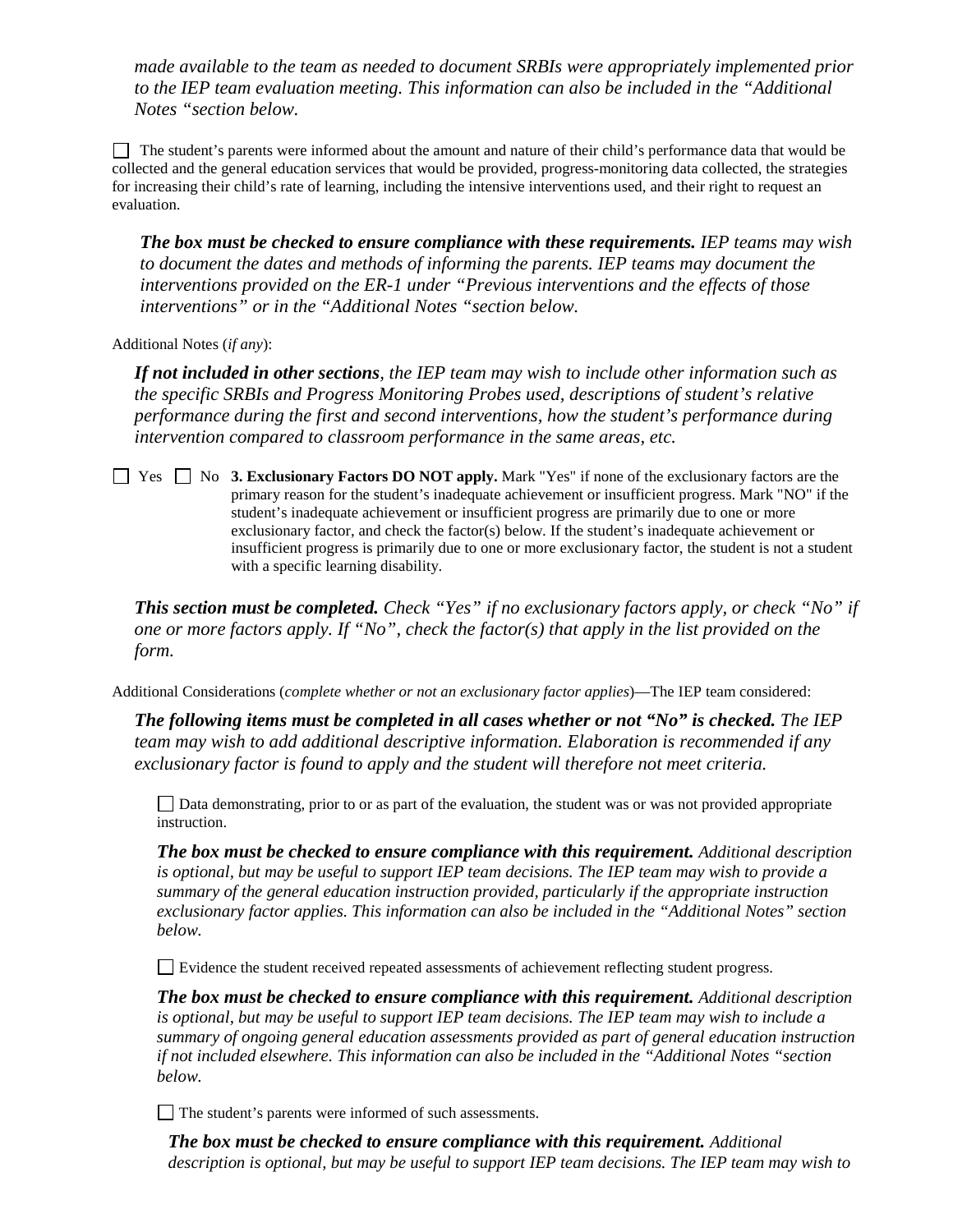*include how the parents were informed of the results of on-going general education assessment as part of appropriate instruction if not addressed earlier. This item may also be addressed in the prior section on Insufficient Progress.* 

Additional Notes (*if any*):

*This section is optional. The IEP team may wish to provide a summary of information discussed regarding potential exclusionary factors that may be relevant whether or not the student met this criterion. For example, the effect of having English as a second language or cultural differences of a recent immigrant may be relevant. Elaboration is recommended if any exclusionary factor is found to apply and the student will therefore not meet criteria.*

ADDITIONAL DOCUMENTATION REQUIRED WHEN STUDENT IS EVALUATED FOR SLD

Relevant behavior noted during observation of the student in his or her learning environment, including the regular classroom, and during intensive intervention, and the relationship of that behavior to the student's academic functioning.

*This section must be completed. The IEP team should summarize the observation data collected during the two required observations (or more if student was observed in more than two settings): during general education classroom instruction and during at least one of the required SRBIs. The information should be specific to how the student performed in the area(s) of achievement concern when observed. Information comparing the student's observed learning behavior to other students in the class can be helpful.* 

Educationally relevant medical findings

*This section must be completed. Check "Yes" OR "No" as appropriate.*

Yes, relevant medical findings, (*specify*):

*If "Yes" is checked, additional information is required. The IEP team should summarize the relevant medical findings and their effect on the student's achievement, particularly in the area(s) of concern.* 

No relevant medical findings.

The IEP team assures that the decision of whether the child has a specific learning disability was based on information from a variety of sources and not on any single measure or assessment as the sole criterion. Each IEP team participant must sign below and indicate whether he/she agrees with the conclusions regarding whether or not the child is a child with a specific learning disability. If this does not reflect his/her conclusions, then that IEP team participant must also attach a statement with his/her conclusions.

 *All IEP Team participants must sign and indicated whether they agree or disagree with the SLD eligibility determination. Federal law provides that all participants who disagree submit a statement with their conclusions. Districts cannot require parents to submit such a statement.* 

| Name and title | Signature | <b>Agree or disagree</b> |
|----------------|-----------|--------------------------|
|                |           |                          |

Additional Notes (*if any*):

*The IEP team may wish to include additional information relevant to the eligibility decision here, if not included elsewhere. It may be particularly appropriate to include additional information if the student was not found to meet eligibility criteria to explain why the student was not found eligible and summarize the student's strengths and relative weaknesses.*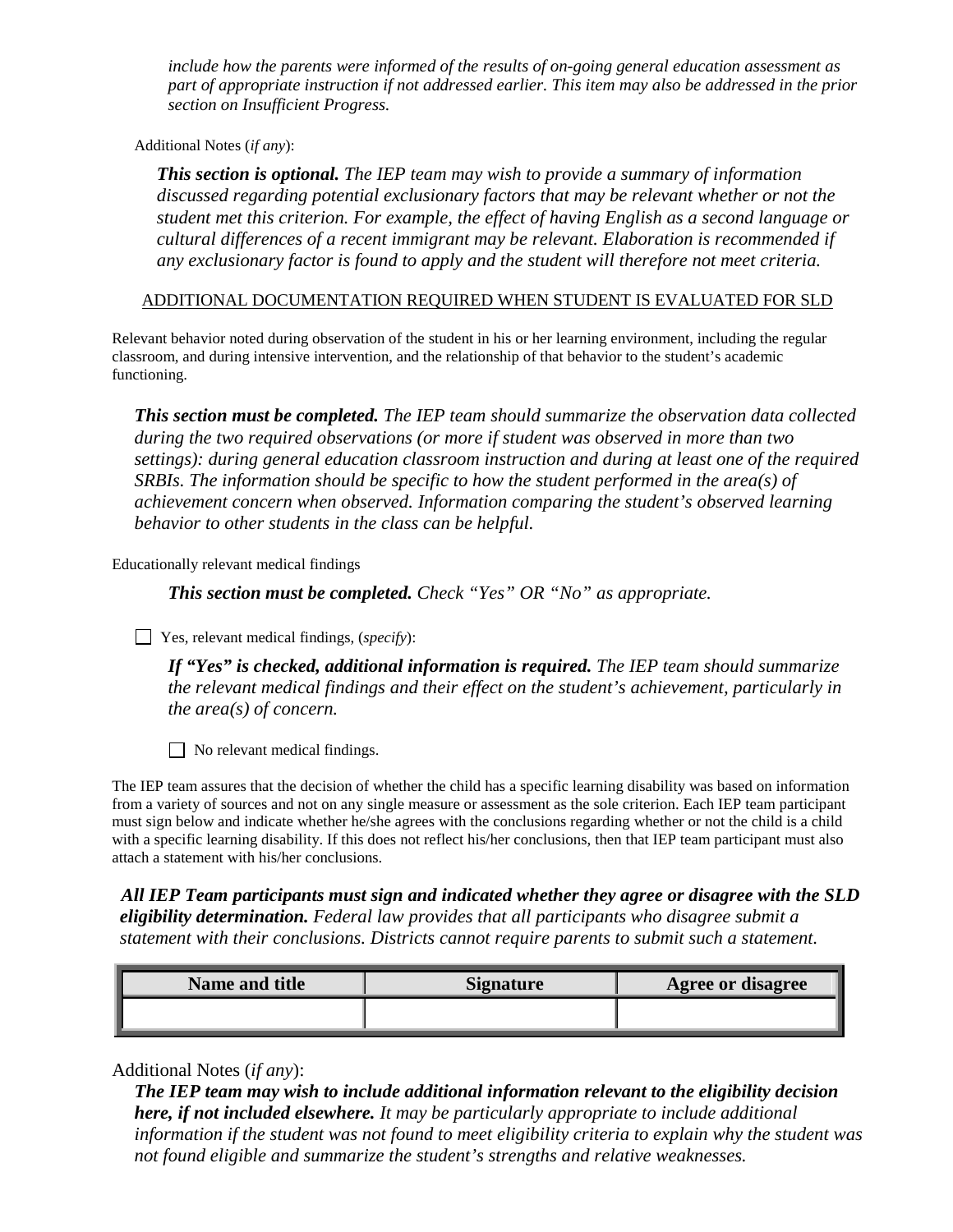# **Guidance and Instructions for Completing the Specific Learning Disability (SLD) Sample Form ER-2B** *Required Documentation for SLD – Reevaluation*

A student who met initial SLD identification criteria and continues to demonstrate a need for special education, including specially designed instruction, is a student with a continuing disability unless the exclusionary factors now apply. If the student no longer needs special education to address needs resulting from impairment, then the student is no longer a student with a disability under Ch. 115, Wis. Stats., and the Individuals with Disabilities Education Act (IDEA). A student continues to be a student with the impairment of specific learning disability (SLD) who needs special education if all items are marked "YES." If information is addressed elsewhere in the IEP team evaluation report, please reference where the information can be found.

*This form is used for reevaluations of students previously identified as having the impairment of SLD. If a student was not already identified as having SLD at the time of the reevaluation, and SLD will be considered for the first time, the IEP team should use form ER-2A to document the SLD eligibility decision.* 

*All sections and items on this form must be completed. Check each statement with "Yes" or "No" and provide addition supporting information as noted.* 

CONSIDERATION OF EXIT CRITERIA AND CONTINUING NEED FOR SPECIAL EDUCATION

 $\vert$  Yes  $\vert$  No The student was previously found eligible as having the impairment of SLD. If "No", the IEP team should consider whether the student meets initial SLD criteria.

*A box must be checked. The date of determination of previous SLD eligibility may be added here. This information can also be included in the "Additional Notes "section below.* 

 $\Box$  Yes  $\Box$  No The student does not perform to generally accepted expectations in the general education classroom without specially designed instruction.

*A box must be checked. The IEP team may wish to include additional information to establish the extent to which the student is meeting general education classroom expectations without specially designed instruction. Examples may include results from assessments of classroom achievement, formal and informal progress data, systematic observation, measures of progress on IEP goals, and summaries of the student's use of accommodations and supports in general education and specially designed instruction needed by the student. Discussion of student performance in relation to same grade peers may be included. This information can be included in the "Additional Notes "section below.* 

**T** Yes **No** The student continues to need special education to address needs resulting from the impairment of SLD.

*A box must be checked. The IEP team may wish to provide data about student needs that require specially designed instruction, aids and supports for the student to maintain a reasonable rate of academic progress. Examples may include a summary of the student's success or lack of success in general education classes without additional instruction such as pre-teaching/re-teaching or supplemental specially designed instruction and evidence of need for specific accommodations and supports to complete general education expectations. This information can be included in the "Additional Notes" section below.*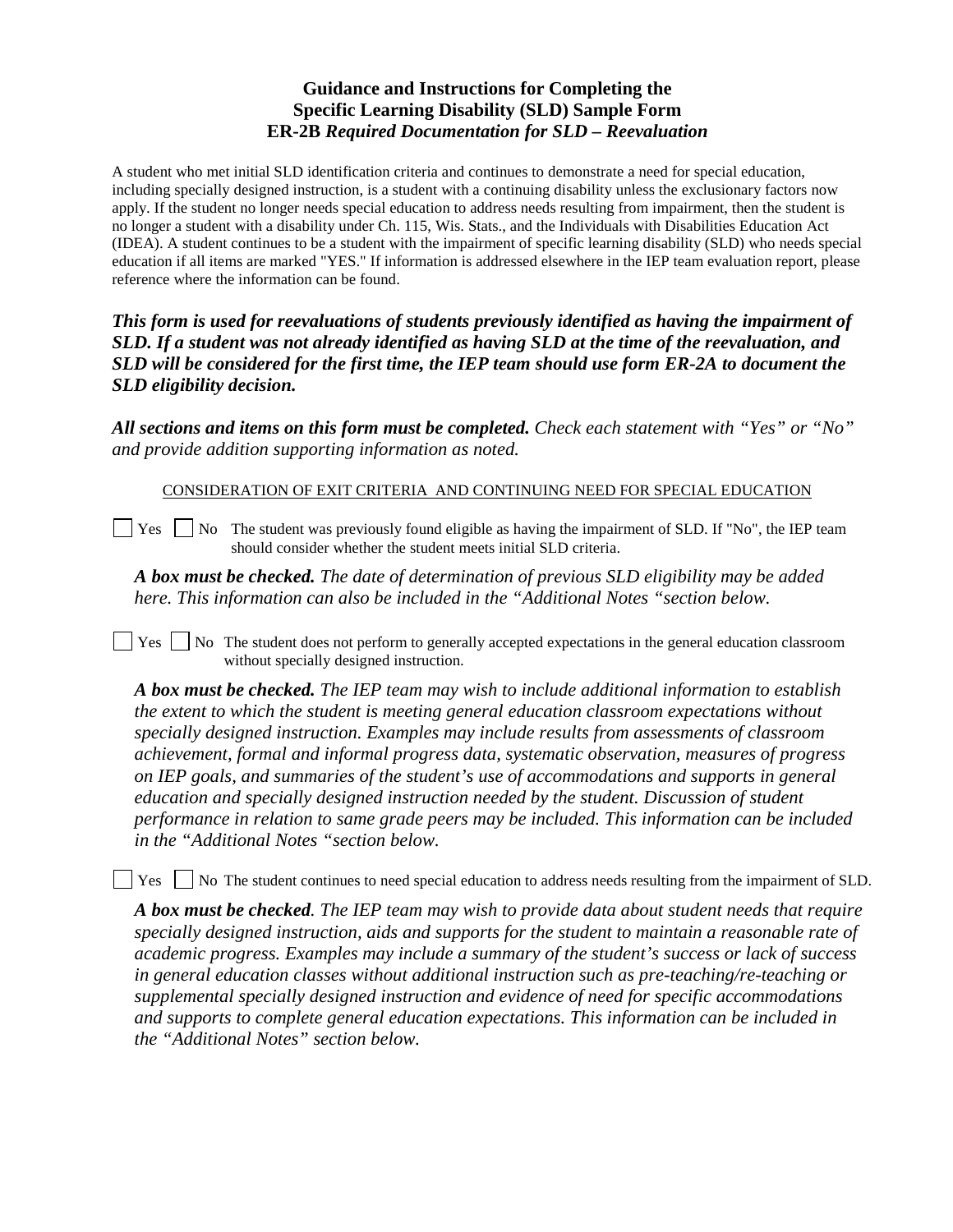Reason for determination including data used (*document on model forms ER-1 Evaluation Report or explain below*):

*This section must be completed. If information is provided elsewhere on this form or in the evaluation report (such as on sample form ER-1 Evaluation Report) a reference to where the information is provided should be noted here.* 

#### CONSIDERATION OF EXCLUSIONARY FACTORS

 $\Box$  Yes  $\Box$  No **Exclusionary Factors DO NOT apply.** *Check "Yes" if none of the exclusionary factors apply. Mark "NO" if one or more exclusionary factors apply and check the factor(s) below. If one or more factors apply, the student is not a student with a specific learning disability and is not eligible for special education.*

*This section must be completed. Check "Yes" if no exclusionary factors apply, or check "No" if one or more factors apply. If "No", check the factor(s) that apply in the list on the form.*

*Additional Notes (if any):*

*This section is optional. Data may be included to support the IEP team decision about whether or not one or more exclusionary factors apply.* 

ADDITIONAL DOCUMENTATION REQUIRED WHEN STUDENT IS EVALUATED FOR SLD

Relevant behavior noted during observation of the student in his or her learning environment, including the regular classroom, and the relationship of that behavior to the student's academic functioning.

*This section must be completed in all cases. The IEP team should summarize the observation data collected during general education classroom instruction. The information should be specific to how the student performed in the area(s) of achievement concern when observed. Information comparing the student's observed learning behavior to other students in the class can be helpful.* 

Educationally relevant medical findings

*Check "Yes" or "No" as appropriate*

Yes, relevant medical findings, (*specify*):

*If "Yes" is checked, additional information is required. The IEP team should summarize the relevant medical findings and their effect on the student's achievement, particularly in the area(s) of concern.* 

No relevant medical findings.

The IEP team assures that the decision of whether the child has a specific learning disability was based on information from a variety of sources and not on any single measure or assessment as the sole criterion. Each IEP team participant must sign below and indicate whether he/she agrees with the conclusions regarding whether or not the child is a child with a specific learning disability. If this does not reflect his/her conclusions, then that IEP team participant must also attach a statement with his/her conclusions.

*All IEP Team participants must sign and indicated whether they agree or disagree with the SLD eligibility determination. Federal law provides that all participants who disagree submit a statement with their conclusions. Districts cannot require parents to submit such a statement.* 

| Name and title | <b>Signature</b> | <b>Agree or disagree</b> |
|----------------|------------------|--------------------------|
|                |                  |                          |
|                |                  |                          |

*Additional Notes (if any):*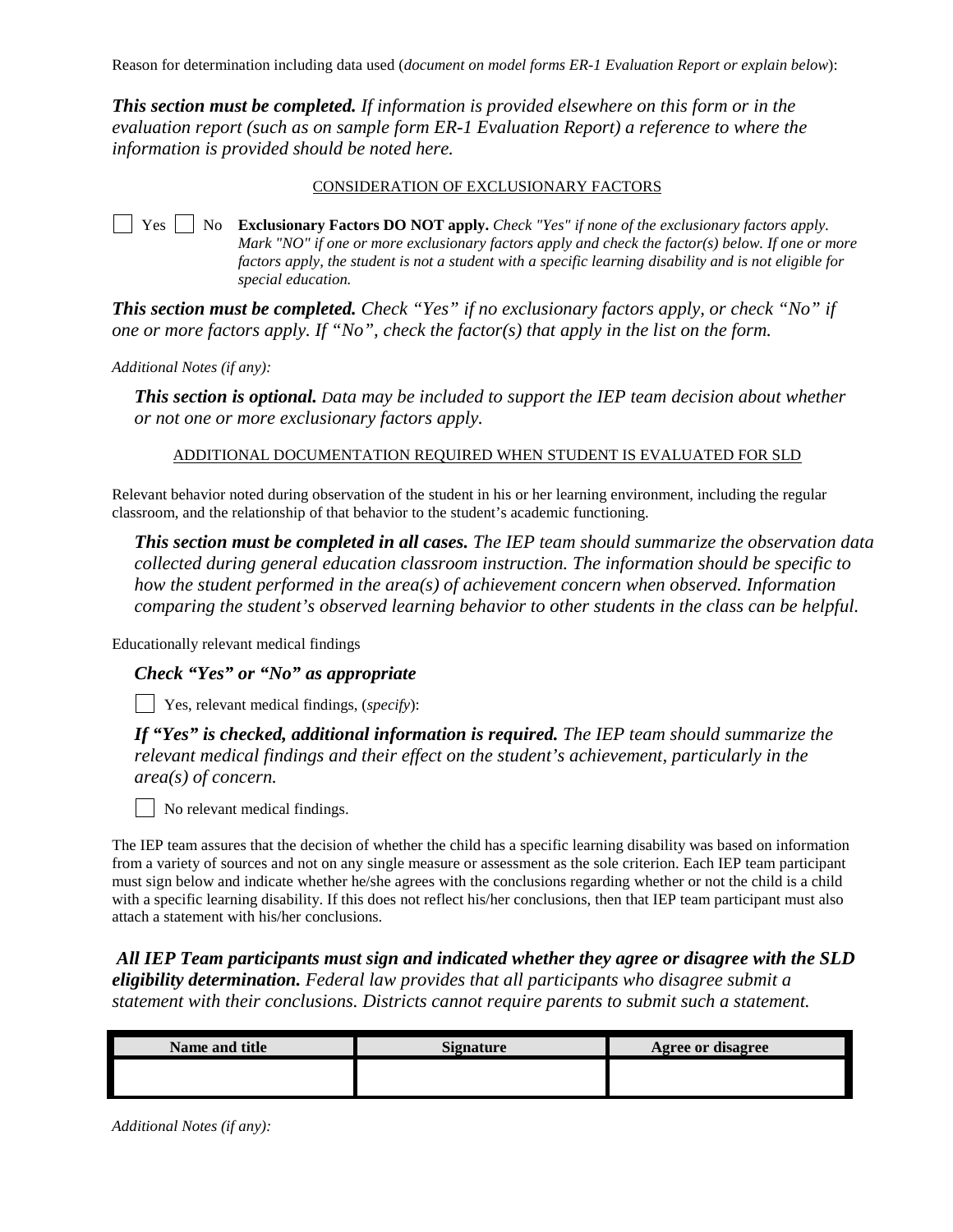*The IEP team may wish to include additional information relevant to the eligibility decision here, if not included elsewhere. It may be particularly appropriate to include additional information if the student was not found to meet eligibility criteria to explain why the student was not found eligible and summarize the student's strengths and relative weaknesses.*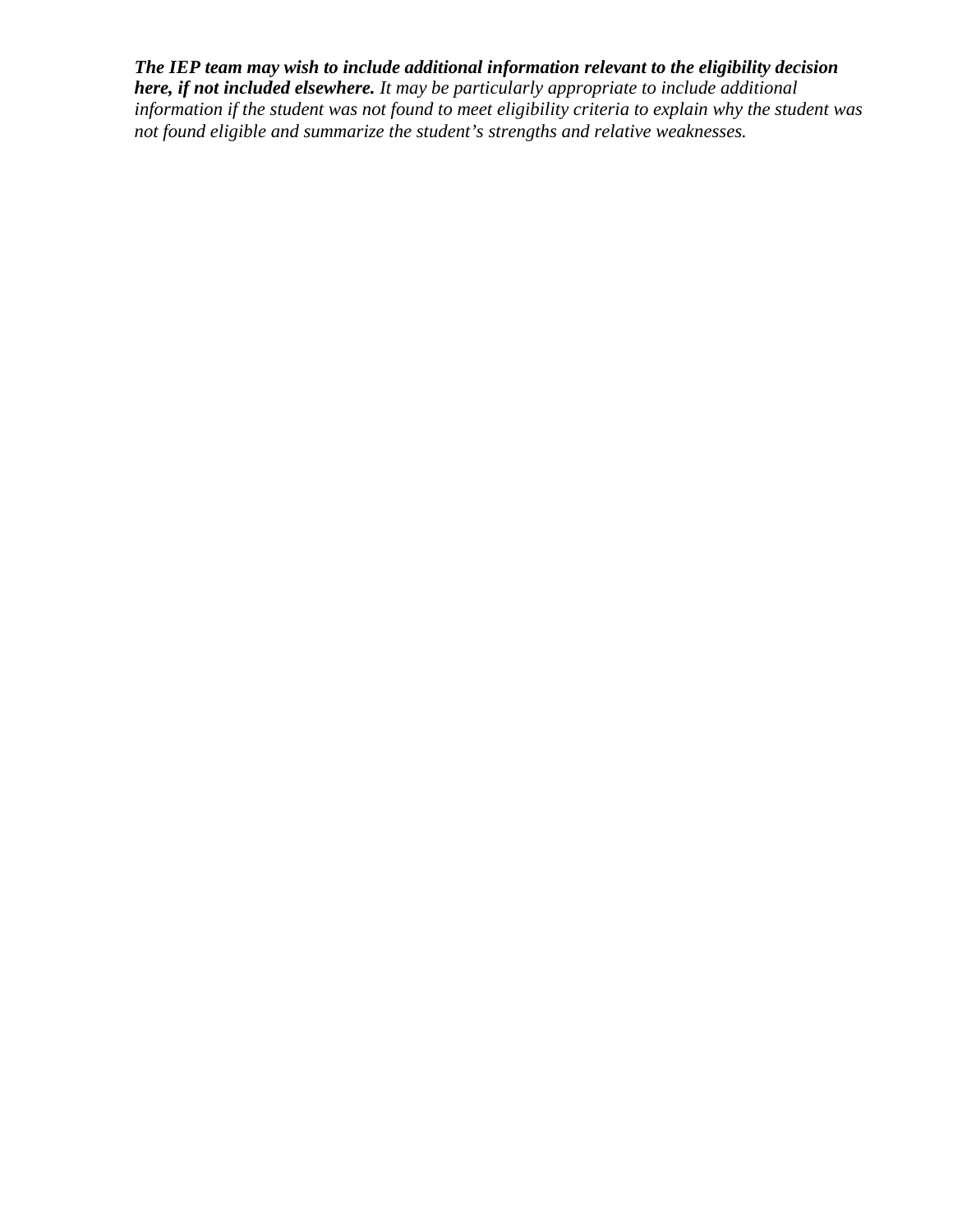### **Guidance and Instructions for Completing the Specific Learning Disability (SLD) Sample Form ER-2C** *Required Documentation for SLD – Initial Evaluation using Significant Discrepancy*

*This form may only used for initial SLD eligibility determinations for a parentally placed private school or home-schooled student. SRBIs cannot be required for these students. IEP teams may use progress monitoring data collected during SRBIs to analyze the insufficient progress criterion for such students if the data collected otherwise meets the standards in the SLD rule (i.e. data from probes collected at least weekly during two SRBIs implemented with fidelity). In this case, the IEP team would document eligibility using form ER-2A.* 

If #1, #2, and #3 are marked "YES", the student meets the eligibility criteria for the impairment of Specific Learning Disability (SLD). If any item is marked "No", the child **does not** meet the eligibility criteria for an impairment of SLD. Prompts for additional information must be completed as appropriate. If such information is addressed elsewhere in the IEP team evaluation report, please reference where the information can be found.

■ Yes ■ No **1. Inadequate Classroom Achievement.** The student does not achieve adequately for his/her age/grade-level after intensive intervention.

*This section must be completed. Check "Yes" if the student scores at or below the 1.25 SD cut score in any area (81.25 on tests with a mean of 100 and SD of 15). If the test has a mean other than 100 use the SD for the test and determine the cut score. Check each area in which the student met criterion: Oral Expression, Basic Reading Skill, Mathematics Calculation, Listening Comprehension, Reading Comprehension, Mathematics Problem Solving, Written Expression, Reading Fluency Skills. Check "No" if the student scores above the 1.25 SD cut score. (Note: The IEP team may consider scores within 1 standard error of the 1.25 SD cut score to meet the inadequate classroom achievement criterion, if the IEP team determines the student meets all other criteria). Academic achievement scores must correspond to the area(s) of achievement under consideration.*

Data Used to Support Determination:

*This section must be completed whether the student did or did not meet this criterion. Provide a summary of the data. This minimally includes the names of tests/subtests and the student's standard scores. Additional information may be appropriate to include such as percentile scores, score ranges, etc. It could also be appropriate to attach the student's test score printout or score chart generated from the test's computer scoring software and note, "see attached scores." Provide additional information if the printout does not include sufficient information for the reader to determine if the student did or did not meet the cut score as per the SLD rule. Including additional summary information such as area(s) of concern in which the student's scores fell above the cut score is recommended.* 

If the 1.25 standard deviation (SD) requirement was not used to make this determination, provide the reason why valid and reliable standard scores could not be attained and document inadequate achievement using other empirical evidence:

*This section must be completed if the IEP team did not use the 1.25 cut score requirement for one or more of the areas of concern. A brief explanation supporting why a valid score could not be obtained is required (for example: Despite several attempts on different days, the student did not maintain sufficient attention during testing to complete the items according to test administration directions). In addition, note the IEP team determination of whether the student does or does not demonstrate inadequate achievement (relative to same age peers) in the area(s) and specify the alternate empirical data used to support the decision. State test scores and anecdotal teacher reports are not sufficient.*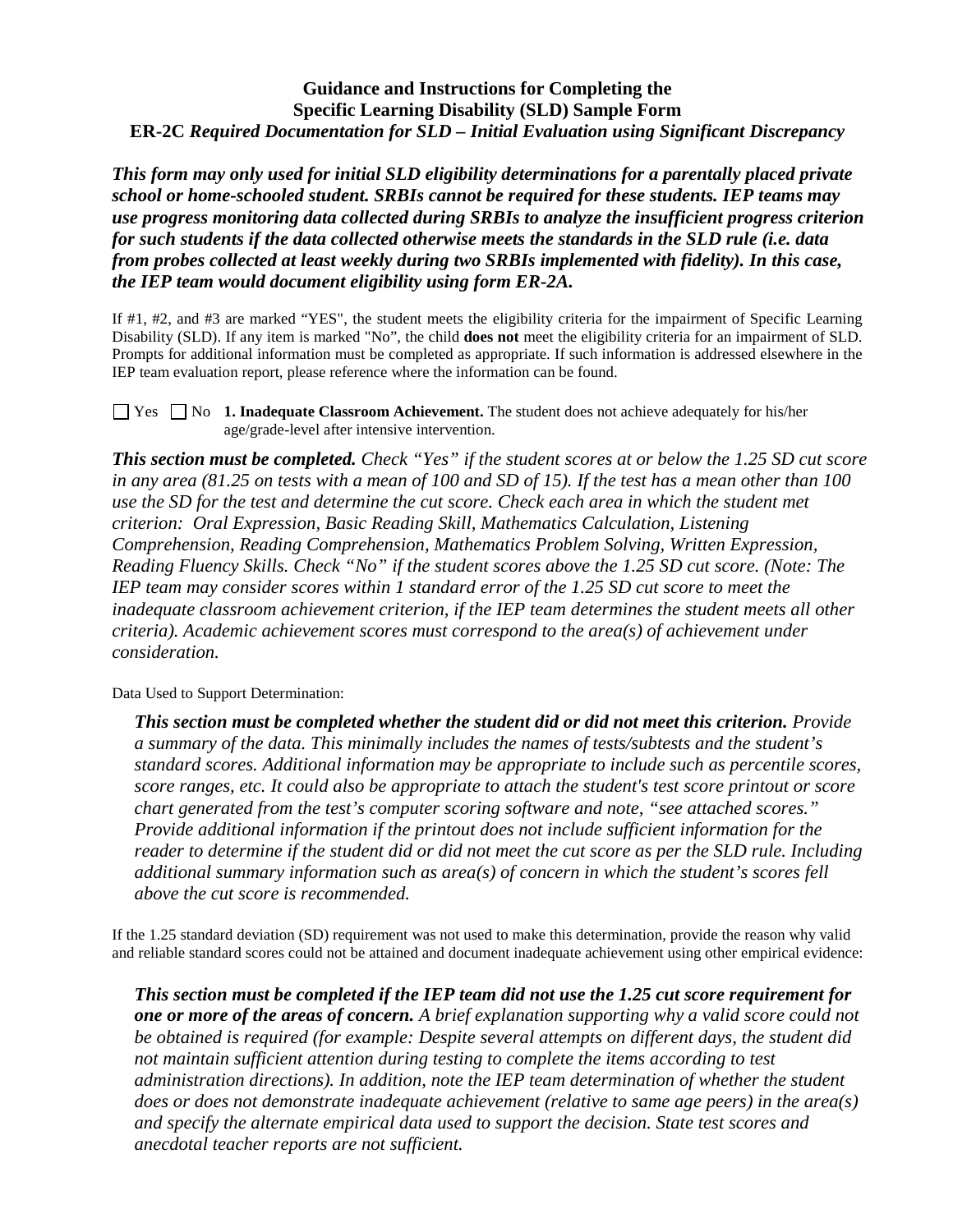*This section is optional. Any additional notes regarding the student's performance on the standardized achievement test(s) may be added, such as relative strengths and weaknesses, comparison to observed classroom achievement, etc.* 

 $\Box$  Yes  $\Box$  No **2. Insufficient Progress.** The student has made insufficient progress based on Significant Discrepancy.

If Yes, the student has a significant discrepancy between ability and achievement in one or more of the following areas (*check all that apply*).

| <b>Oral Expression</b>    | <b>Basic Reading Skill</b>    | Mathematics Calculation                           |
|---------------------------|-------------------------------|---------------------------------------------------|
| Listening Comprehension   |                               | Reading Comprehension Mathematics Problem Solving |
| <b>Written Expression</b> | $\Box$ Reading Fluency Skills |                                                   |

*"Yes" or "No" must be checked. If "Yes" check any area(s) that apply.* 

Data Used to Support Determination:

*This section must be completed. Include the test name(s) and test/subtest scores from the individually administered standardized assessments of academic achievement and cognitive ability used for the regression analysis. Academic achievement scores must directly correspond to the area or areas of achievement addressed during the evaluation. The same achievement scores may be used to determine inadequate classroom achievement (above) and achievement portion of this criterion when using the significant discrepancy analysis.*

If the regression formula was not used to make this determination, the reasons why it was not appropriate to use the regression procedure and documentation that a significant discrepancy exists, including documentation of a variable pattern of achievement or ability, in at least one of the eight areas of potential specific learning disabilities using other empirical evidence.

*This section must be completed if the regression formula is not used. The IEP team may include other factors such as test behavior, language proficiency, another interfering impairment or the absence of a valid, reliable test for the student's age to document why the regression procedure was not used. Other empirical evidence that may be used to establish a variable pattern of achievement includes curriculum based measures (CBMs), portfolios, grading rubrics, district developed formative grade level assessments, criterion-based assessments, classroom assessments, statewide or district assessments, student work products and other informal indicators of achievement.*

Additional Notes (*if any*):

*This section is optional. Any additional notes regarding the student's performance on the standardized cognitive ability or achievement test(s) may be added such as student specific factors that may have affected performance and relative strengths and weaknesses that may be relevant for instructional planning.* 

Yes No **3. Exclusionary Factors DO NOT apply.** Mark "Yes" if none of the exclusionary factors are the primary reason for the student's inadequate achievement or insufficient progress. Mark "NO" if the student's inadequate achievement or insufficient progress are primarily due to one or more exclusionary factor, and check the factor(s) below. If the student's inadequate achievement or insufficient progress is primarily due to one or more exclusionary factor, the student is not a student with a specific learning disability.

*This section must be completed. Check "Yes" if no exclusionary factors apply, or check "No" if one or more factors apply. If "No", check the factor(s) that apply in the list provided on the form.*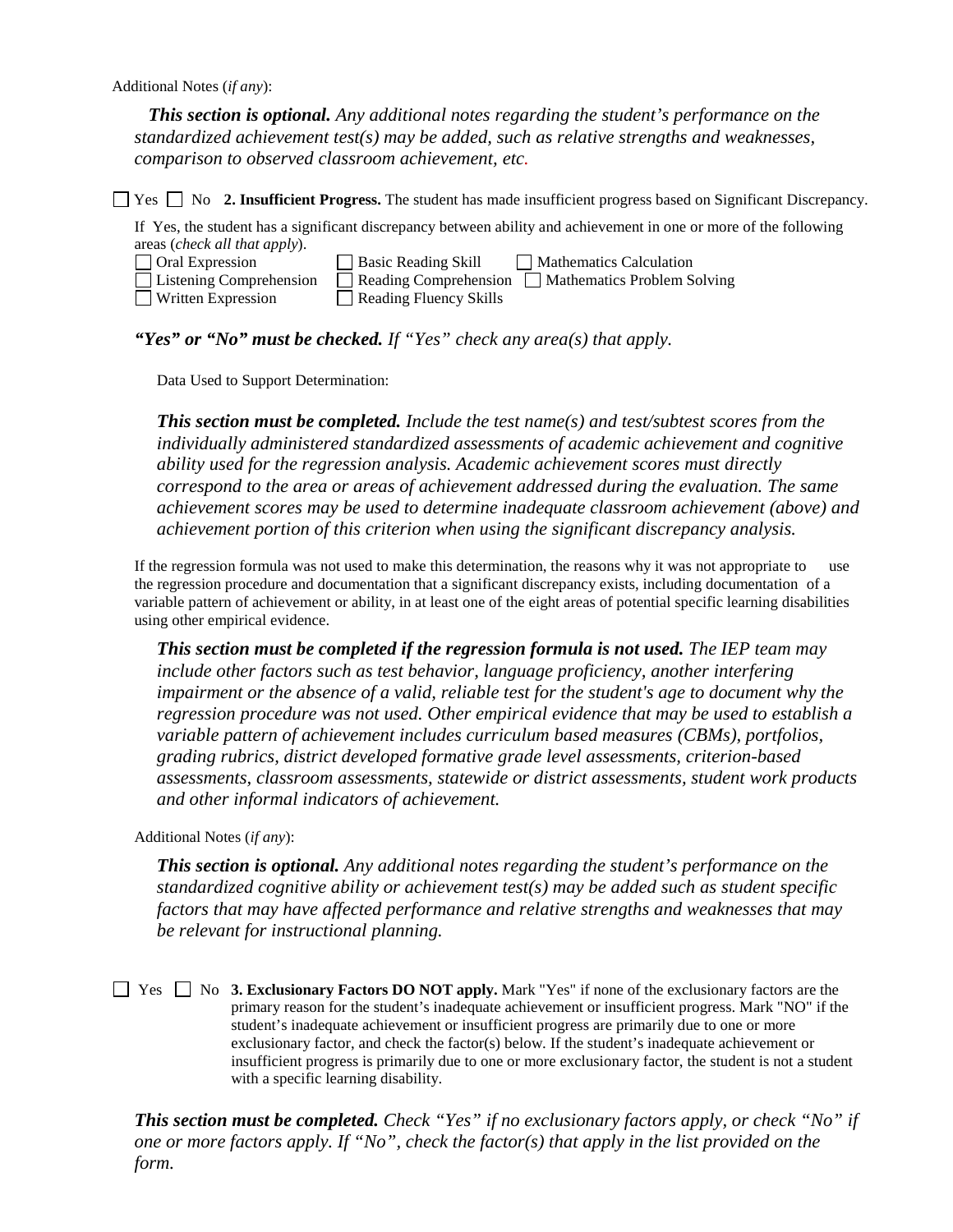Additional Considerations (*complete whether or not an exclusionary factor applies*)—The IEP team considered:

*The following items must be completed in all cases whether or not "No" is checked. The IEP team may wish to add additional descriptive information. Elaboration is recommended if any exclusionary factor is found to apply and the student will therefore not meet criteria.*

Data demonstrating, prior to or as part of the evaluation, the student was or was not provided appropriate instruction.

*The box must be checked to ensure compliance with this requirement. Additional description is optional, but may be useful to support IEP team decisions. The IEP team may wish to provide a summary of the general education instruction provided, particularly if the appropriate instruction exclusionary factor applies. This information can also be included in the "Additional Notes "section below.* 

Evidence the student received repeated assessments of achievement reflecting student progress.

*The box must be checked to ensure compliance with this requirement. Additional description is optional, but may be useful to support IEP team decisions. The IEP team may wish to include a summary of ongoing general education assessments provided as part of general education instruction if not included elsewhere. This information can also be included in the "Additional Notes "section below.*

The student's parents were informed of such assessments.

*The box must be checked to ensure compliance with this requirement. Additional description is optional, but may be useful to support IEP team decisions. The IEP team may wish to include how the parents were informed of the results of on-going general education assessment as part of appropriate instruction if not addressed earlier. This information can also be included in the "Additional Notes "section below.*

Additional Notes (*if any*):

*This section is optional. The IEP team may wish to provide a summary of information discussed regarding potential exclusionary factors that may be relevant whether or not the student met this criterion. For example, the effect of having English as a second language or cultural differences of a recent immigrant may be relevant. Elaboration is recommended if any exclusionary factor is found to apply and the student will therefore not meet criteria.*

### ADDITIONAL DOCUMENTATION REQUIRED WHEN STUDENT IS EVALUATED FOR SLD

Relevant behavior noted during observation of the student in his or her learning environment, including the regular classroom, and during intensive intervention, and the relationship of that behavior to the student's academic functioning.

*This section must be completed in all cases. The IEP team should summarize the observation data collected during the observation of routine classroom instruction. An observation during intensive scientific research-based or evidence-based intervention is not required as intensive intervention cannot be required of parentally placed private school or home schooled students. The information should be specific to how the student performed in the area(s) of achievement concern when observed. Information comparing the student's observed learning behavior to other students in the class can be helpful.* 

Educationally relevant medical findings

*This section must be completed. Check "Yes" OR "No" as appropriate.*